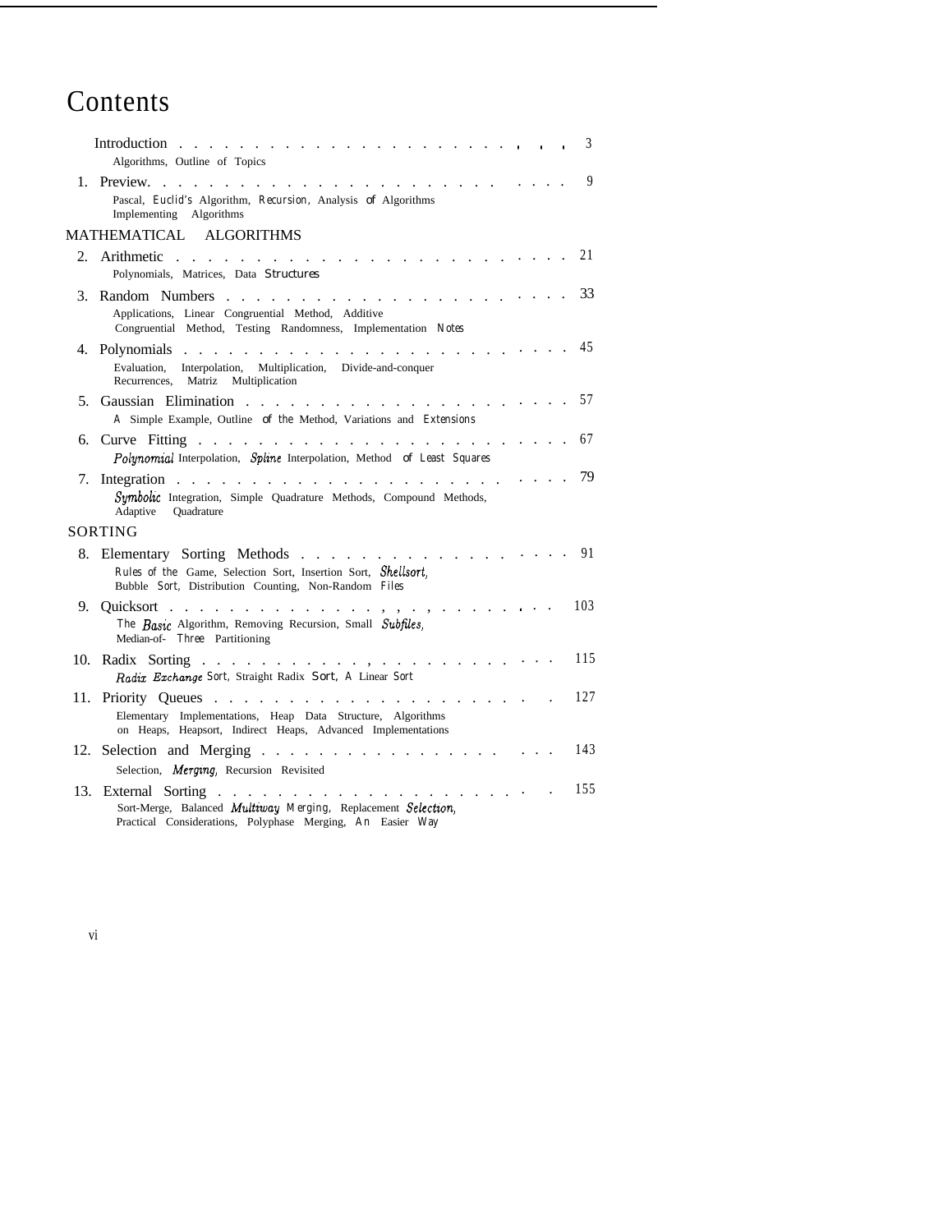## SEARCHING

|     | 14. Elementary Searching Methods<br>Sequential Searching, Sequential List Searching, Binary Search,<br>Binary Tree Search, Indirect Binary Search Trees            | 171 |
|-----|--------------------------------------------------------------------------------------------------------------------------------------------------------------------|-----|
| 15. | Balanced Trees                                                                                                                                                     | 187 |
|     | Top-Down 2-3-4 Trees, Red-Black Trees, Other Algorithms                                                                                                            |     |
| 16. | <b>Hashing</b><br>and the second control of the second<br>Hash Functions, Separate Chaining, Open Addressing, Analytic Results                                     | 201 |
| 17. | Digital Search Trees, Radix Search Tries, Multiway Radix Searching,<br>Patricia                                                                                    | 213 |
|     | 18. External Searching<br>225<br>Indexed Sequential Access, B- Trees, Extendible Hashing, Virtual Memory                                                           |     |
|     | PROCESSING<br>STRING                                                                                                                                               |     |
| 19. | String Searching<br>241<br>A Short History, Brute-Force Algorithm, Knuth-Morris-Pratt Algorithm,<br>Boyer-Moore Algorithm, Rabin-Karp Algorithm, Multiple Searches |     |
| 20. | Pattern Matching<br>$\mathbf{r}$ and $\mathbf{r}$ and $\mathbf{r}$ and $\mathbf{r}$ and $\mathbf{r}$<br><b>Contract Contract Contract</b>                          | 257 |
|     | Describing Patterns, Pattern Matching Machines, Representing<br>the Machine, Simulating the Machine                                                                |     |
| 21. | Parsing,<br>Context-Free Grammars, Top-Down Parsing, Bottom-Up Parsing,<br>Compilers, Compiler-Compilers                                                           | 269 |
| 22. | File Compression<br>Run-Length Encoding, Variable-Length Encoding                                                                                                  | 283 |
| 23. | $Cryptology \dots \dots \dots$<br>295                                                                                                                              |     |
|     | Rules of the Game, Simple Methods, Encryption/Decryption<br>Machines, Public-Key Cryptosystems                                                                     |     |
|     | GEOMETRIC ALGORITHMS                                                                                                                                               |     |
|     | 24. Elementary Geometric Methods                                                                                                                                   | 307 |
|     | Points, Lines, and Polygons, Line Intersection, Simple<br>Closed Path, Inclusion in a Polygon, Perspective                                                         |     |
|     | 25. Finding the Convex Hull $\ldots$                                                                                                                               | 321 |
|     | Rules Of the Game, Package Wrapping, The Graham Scan,<br>Hull Selection, Performance Issues                                                                        |     |
| 26. | Range Searching<br>and the company<br>Elementary Methods, Grid Method, 2D Trees,<br>Multidimensional Range Searching                                               | 335 |
| 27. | 349<br>Geometric Intersection<br>Horizontal and Vertical Lines, General Line Intersection                                                                          |     |
| 28. | Closest Point Problems                                                                                                                                             |     |
|     | 361<br>Closest Pair, Voronoi Diagrams                                                                                                                              |     |